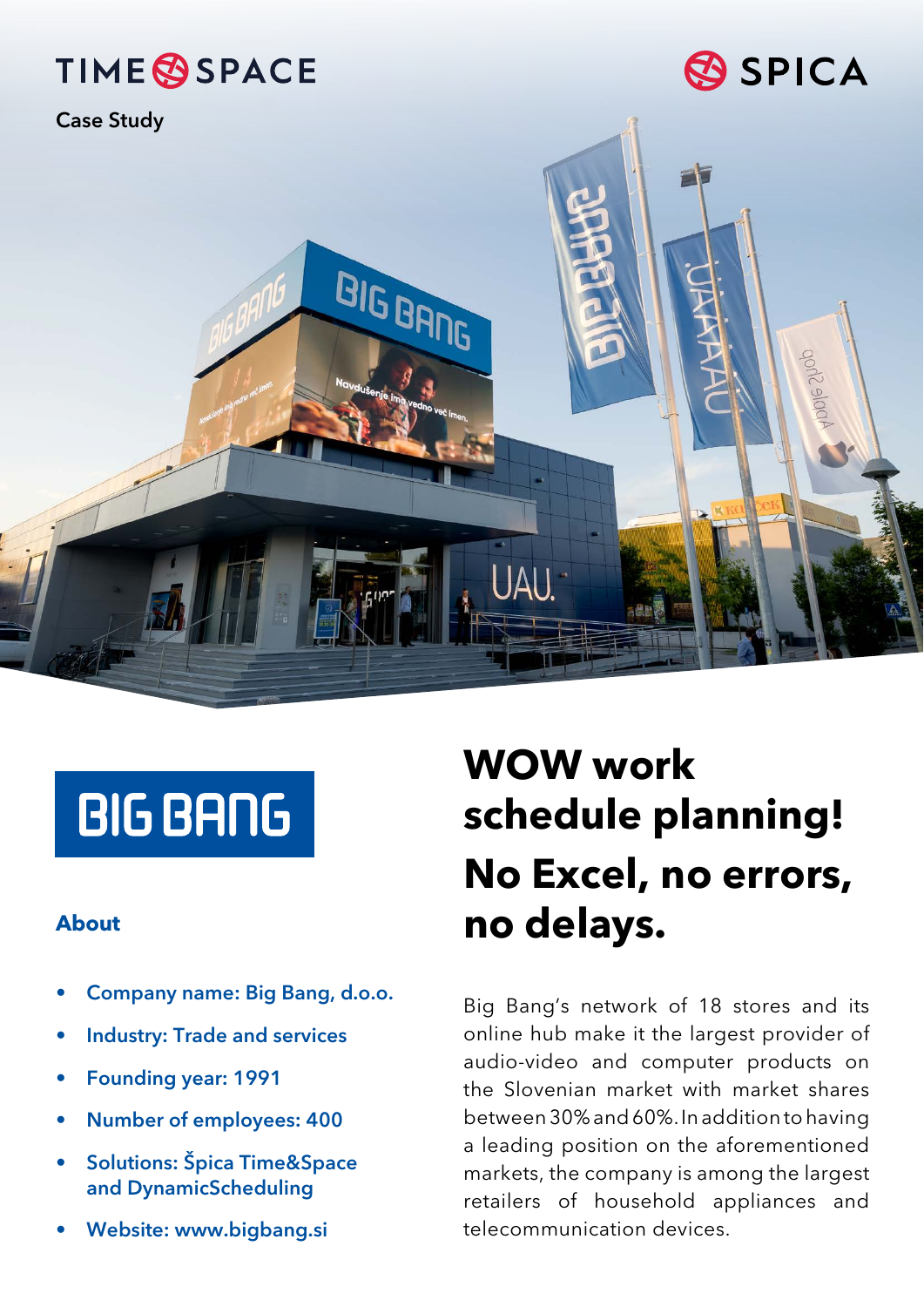### How did Big Bang reorganise operations to respond to the Covid crisis?

In 2020, a year marked by the Covid-19 pandemic, Big Bang recorded a 14-percent drop in year-on-year sales, which was a result of a prolonged closure of non-essential stores and other epidemic-containing measures. The drop in sales would have been even more significant if the company had not reorganised its operations during the months when the brick-and-mortar stores were closed. On the other hand, online sales in last year reached record values and were 2.5 times larger than online sales in 2019. While the brick-and-mortar shops were closed, all the energy was refocused on internet sales and shortening the time it takes for a product to be supplied from the warehouse to the buyer.

What was implemented:

- A part of the team working in stores has been activated to prepare and ship goods for online customers;
- Contactless takeover points were established for products ordered online;
- A part of the retail team has been activated to assist in back-office services (taking calls from customers, handling complaints, etc);
- The crisis time was used to reorganise the information and product characteristics on the website;
- Big Bang was the first Slovenian retailer to implement video consulting, where customers can buy desired products "live".

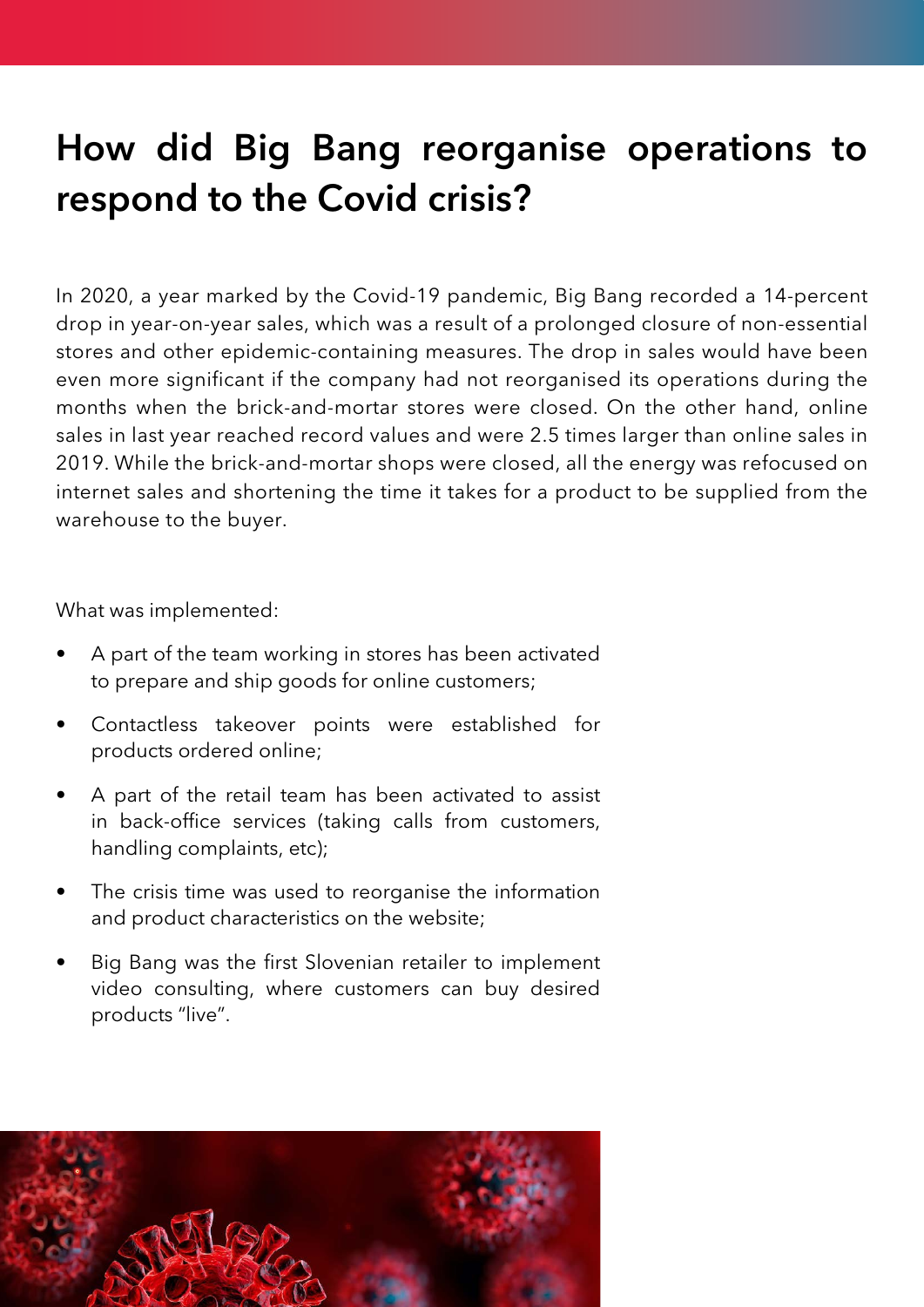### **CHALLENGE**

66

### How to plan multi-shift work for 220 employees?

Big Bang employs over 400 sales persons working in 18 stores across Slovenia. The stores are open from morning until evening, from Monday to Saturday, which means that the work is organised in two shifts.

Multi-shift work, weekend work, student work, and the need for high work efficiency already meant that Big Bang, in its role as a retail and service company, needed to keep precise working time records and use advanced access controls, which were handled by the Špica Time&Space solution.

However, one human resource challenge remained. Planning the schedules for over 220 employees was still done manually and using best efforts by the heads of individual business units and their deputies. The multi-shift work therefore required monthly preparation of over 300 schedules, the coordination of which was additionally complicated by unplanned work absences and employees going "on loan" to other company branches.

> *»Branch managers used an online application to plan the schedules, however its use became complex and slow with an increased number of schedules and exceptions. That is why we were looking for a solution in the form of a specialpurpose application, which we found with the help of our technology partner, Špica,«* said Dejan Smrdelj, a retail specialist for Big Bang.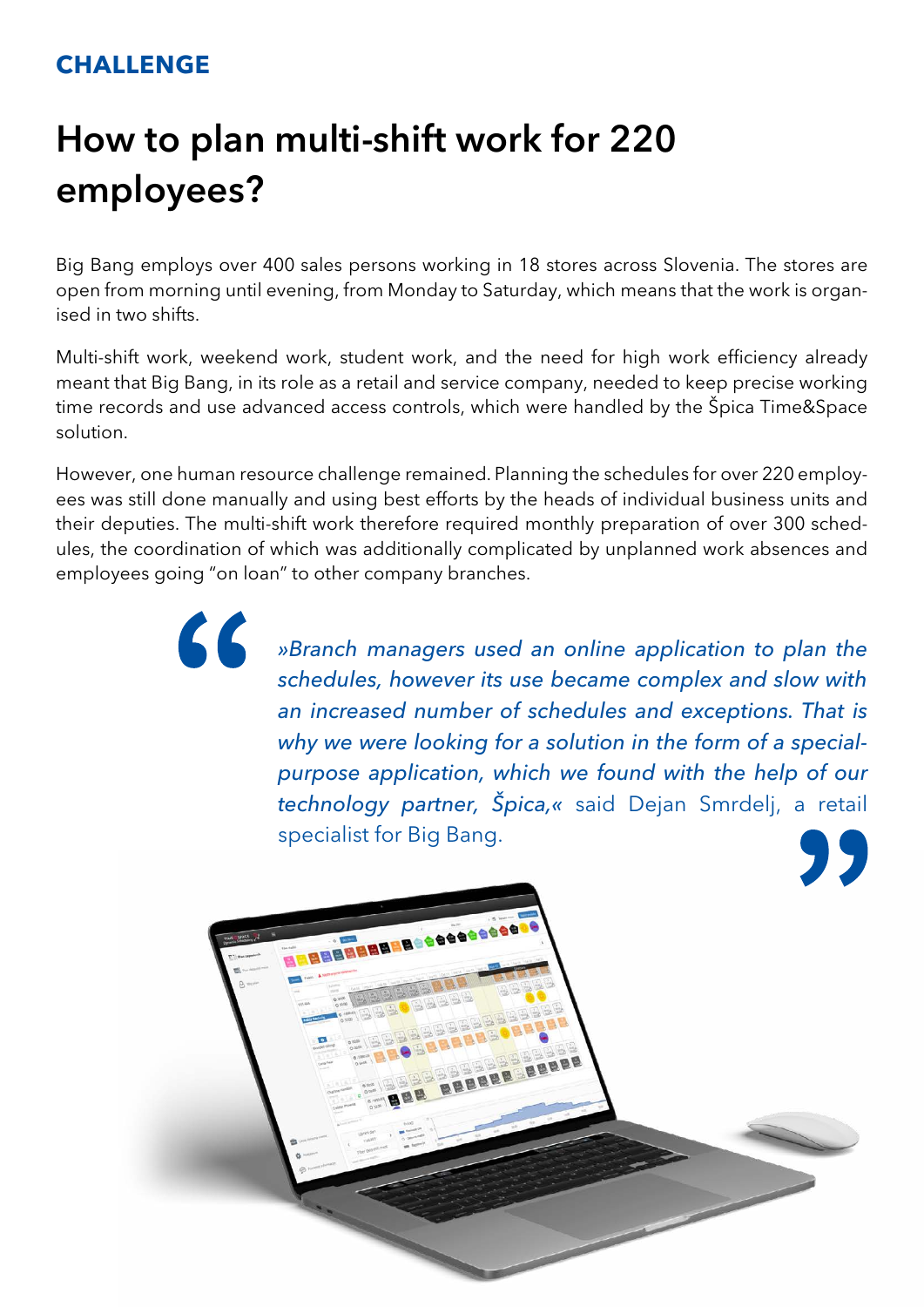### Schedule planning on steroid

Špica introduced Big Bang to Dynamic Scheduling – a solution for simple schedule allocation and workforce planning. Now Big Bang can plan its workforce in all its Slovenian branches according to its actual needs, which means that the company was able to optimise labour costs, because the employees work less (unnecessary) overtime. Planning the work using the special-purpose solution is also much faster and error-free, and is compliant with legislative frameworks, because Dynamic Scheduling immediately warns the schedule planner about potential overlaps, working time overruns, and other legal restrictions. At the same time, employee satisfaction is up.

> *»We immediately saw that the new solution was performing excellently, because both branch managers and employees gave us exclusively positive feedback – as well as because of information visualisation and time saved on schedule planning,«* said Timor Kokol, Big Bang's advanced IT project specialist, adding:

> > *»Our partner Špica International also surprised us with their responsiveness – all the collected proposals for improvement and adjustment to our environment were implemented at the next application update, which is truly impressive.«*

### The advantage: simple and coordinated schedules that are also suitable for non-standard cases

Big Bang is a company whose workforce needs also have a strong seasonal component, leading to an increased demand for staff in branches, especially for sales and warehouse personnel. The Dynamic Scheduling solution, used by the company to plan employee schedules and absences on a daily, weekly, and monthly basis, turned out to be extremely adaptable, allowing for fast and simple adjustments and harmonisations of schedules on a daily basis for various reasons; the option for employees to go "on loan" to a different unit is especially useful.

> *»Dynamic Scheduling is not only a fast and graphically sophisticated workforce management solution; it also allows us to plan employee exchanges between units, which is a welcome new addition that was previously not available,«* summarised Kokol.